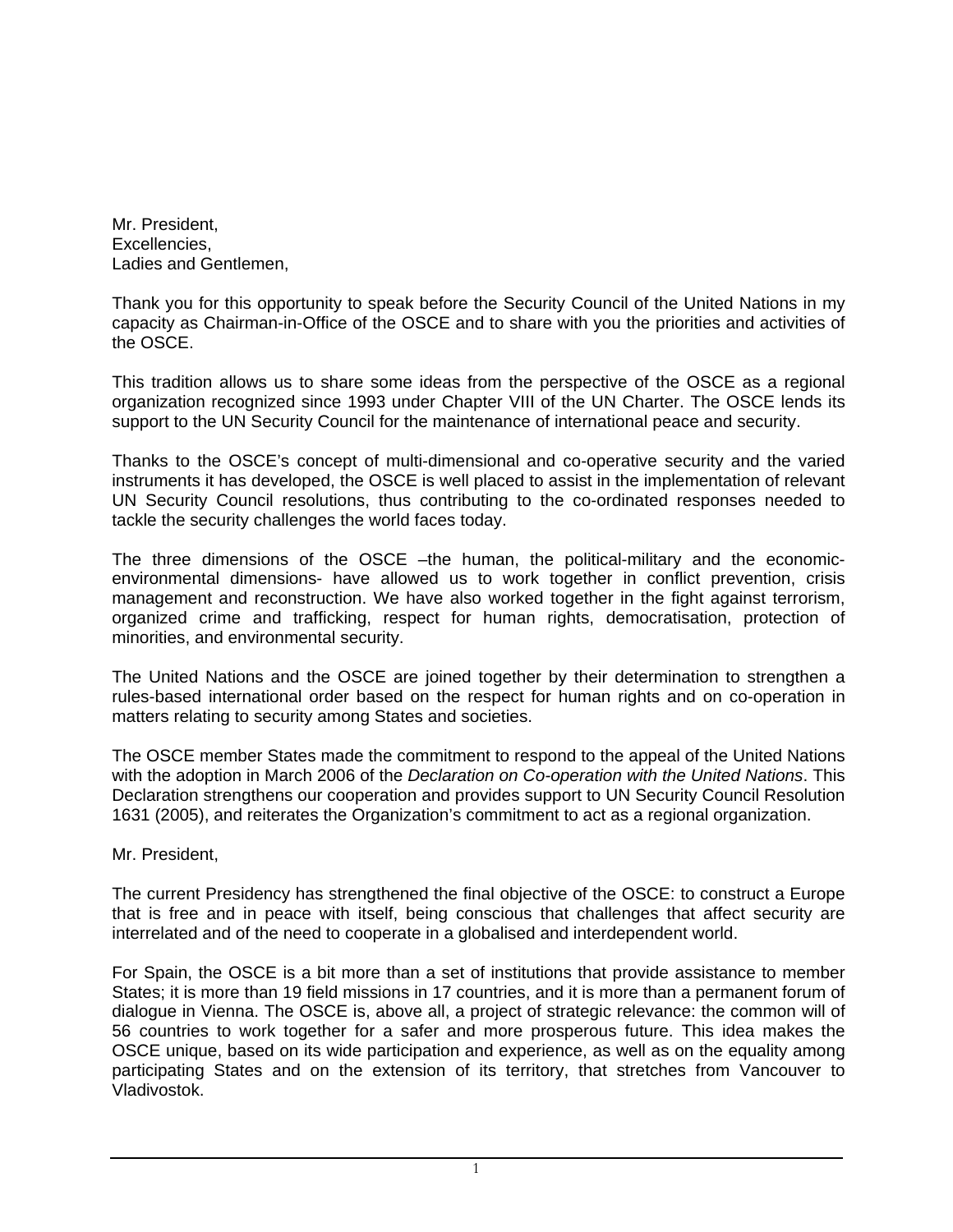Spain is aware that some of the main objectives have not yet been reached, and new challenges have appeared, which has inspired the work and efforts of this Chairmanship. Without a doubt, Europe has much progressed since the Helsinki Act of 1975. Walls have fallen, families have reunited, and wars and dramatic conflicts have been solved. We consider that we have advanced in the direction of the New Europe, as reflected in the Charter of Paris.

Our commitment to peace building and to strengthening democracies guides the actions of States and civil societies in the OSCE area. We pride ourselves of the responsibility of fulfilling these commitments and, even if the job is not easy, we are not going to reduce our ambition. We will not renounce them while fronts and tensions continue at the heart of the OSCE area.

When Spain sought the OSCE Chairmanship, it was aware of these challenges. We have invested imagination, effort and resources to develop a climate of trust among 56 States, as well as for the participation of civil societies to fulfil the noble goals that make up the foundation of our Organization.

2007 has been a year of challenges for the OSCE, and it is necessary to reiterate the call to member States to work together to overcome these difficulties, with the aim to bring positions closer together and to leave space for a constructive consensus. In the past few years, we have aided Georgia in several serious incidents, such as in [Abkhazia](http://www.babelpoint.com/1/?w=Abkhazia) as well as in the conflict zone between Georgia and Southern Ossetia. These events concern us and highlight the need to generate trust and cooperation.

As a result of the missile incident in Georgia on 6 August, the Spanish Chairmanship has opted for a forward-looking approach, and has proposed specific preventive measures to avoid similar incidents in the future. The preparation of the proposals, their approval and implementation is a priority for the Spanish Chairmanship, in addition to the narrow cooperation between the United Nations and the OSCE to stabilize the situation in Georgia and the region.

Throughout this year, the Co-Chairs of the OSCE Minsk Group, with the active support of the Personal Representative of the Spanish Chairmanship, Mr. José Borrell, have continued their efforts to facilitate a peaceful settlement to the Nagorno-Karabakh conflict. These intensive mediation efforts have not resulted in a breakthrough in the settlement process. However, the parties remain committed to continue the negotiations with the aim of finding a common vision on their remaining differences.

The OSCE continues to facilitate a settlement of the Transdnistrian issue in Moldova, through participation in the 5+2 format of negotiations. The mediators are from the Russian Federation and Ukraine, and the observers are from the United States and the European Union. During the past one and a half years, we have tried to convince the parties to negotiate, as we share the conviction with other OSCE States that negotiations in this format are the most promising avenue to achieve a sustainable and lasting settlement. It would give Moldova an excellent support to develop and prosper at the heart of the European family.

Regarding these conflicts, Spain underlines the need to prepare the ground for peace. And for this peace to take effect, it will not be enough to have signatures on official documents and treaties; we need to work to overcome distrust and to build platforms for dialogue and understanding. Future peace requires action today in conflict zones, including the commitment of civil societies.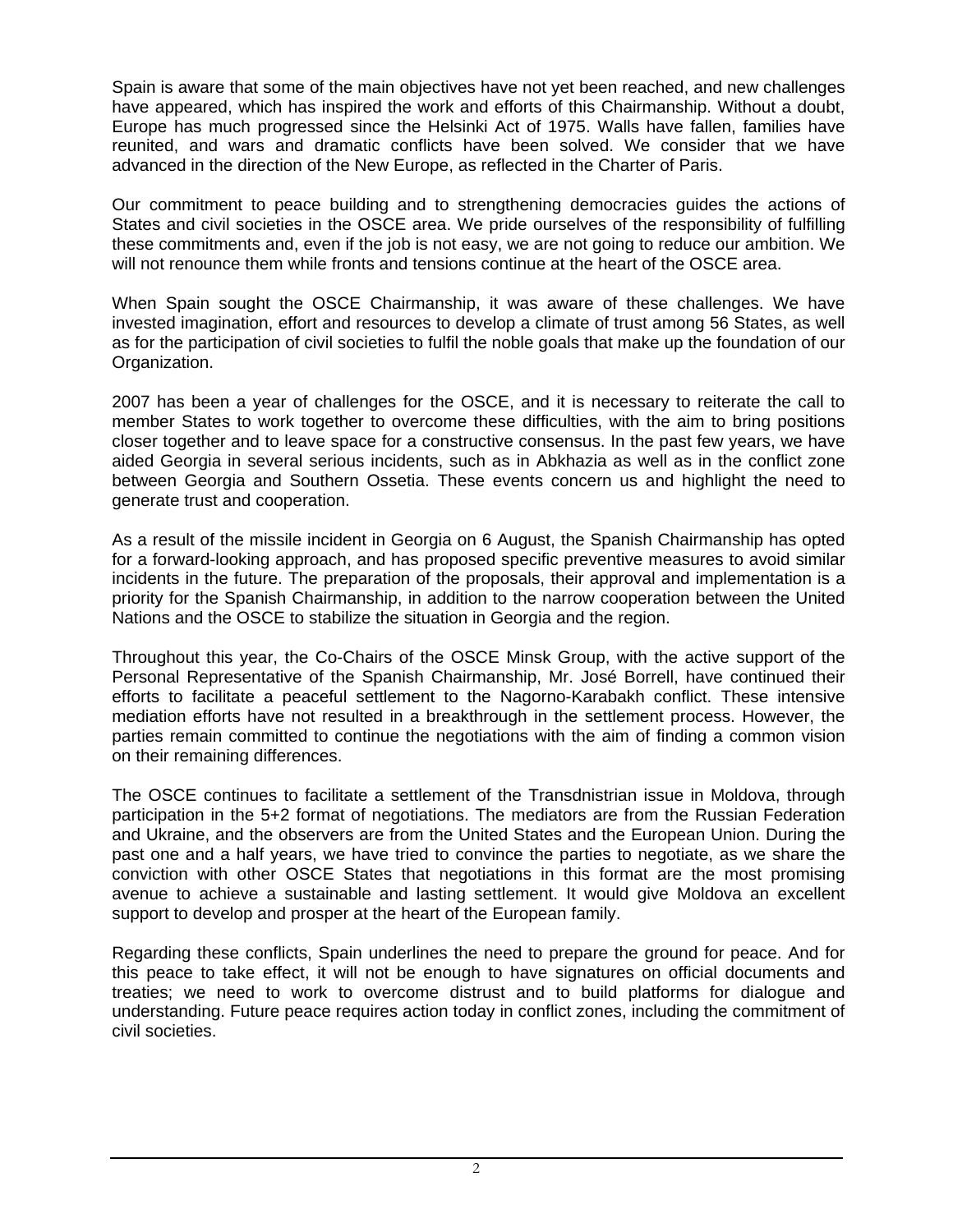Mr. President,

We are approaching the time for a decision on the future status of Kosovo. The attempts to find a just and lasting formula that will contribute to the stability of the region have been backed by the OSCE and by the Spanish Chairmanship. It is true that we have maintained a neutral position over the years in what regards to the status, as acknowledged by all the communities of Kosovo.

Being unbiased does not mean being non-committal. Quite the contrary since the OSCE is not directly involved in status negotiations; however we contribute to the process of creating necessary conditions on the ground for the implementation of the status settlement. We are ready to stay in Kosovo in order to focus on monitoring protection of rights of communities, particularly in regards to decentralisation and protection of cultural and religious sights. At the OSCE, it is our hope that a solution to the future status settlement of Kosovo will be in the end sanctioned by a new Resolution of the UN Security Council.

The Central Asian States play a relevant and crucial role to strengthen security in the entire OSCE region. The fragility of Afghanistan, the terrorist threat, drug trafficking and organised crime, together with serious structural difficulties, as the management of water resources, are a challenge to our Organisation. We cannot ignore that the situation in Afghanistan impacts security in all of Central Asia. In that regard, the OSCE prepares border management projects, particularly in Tajikistan. We hope to engage Afghanistan in these shared security projects.

Kazakhstan has announced its candidature for the OSCE chairmanship. This announcement has been welcomed by the Organization for very good reasons – the Kazakh candidature is the first from a former Soviet Republic and the first from a Central Asian State. This is a tremendous opportunity for Kazakhstan, for Central Asia, and for the OSCE as a whole.

There is still no consensus regarding the date of the Chairmanship of Kazakhstan. The OSCE will continue to work closely with Kazakhstan, and will further assist in its reform process. As Chairman in Office, Spain is actively involved in reaching a consensus of all OSCE States on this important decision.

In this *tour d'horizon* of the OSCE, I feel obliged to mention the issue of military security, in its most conventional sense; that is, in what concerns arms control and the disarmament regime that supports security in the Transatlantic and Eurasian region.

Mr. President,

The Spanish OSCE Chairmanship notes with deep concern the ongoing stalemate regarding the future implementation of the Conventional Armed Forces in Europe (CFE) Treaty. This treaty has been a cornerstone of European security since 1990, and it is imperative that we do not allow hard-won gains to be lost.

The OSCE Chairmanship calls upon all States Parties to renew their efforts to display the necessary flexibility toward a solution to the blockade, in a spirit of trust, transparency, and mutual co-operation. The Madrid Ministerial Council will grant an opportunity to move the process forward, with Spain as an active contributor.

As OSCE Chairman in Office, Spain has acted on this array of challenges in a balanced and concrete manner, and it has placed counter-terrorism as a top priority. We work effectively to support the UN-led counter-terrorism work, including the implementation of the UN Security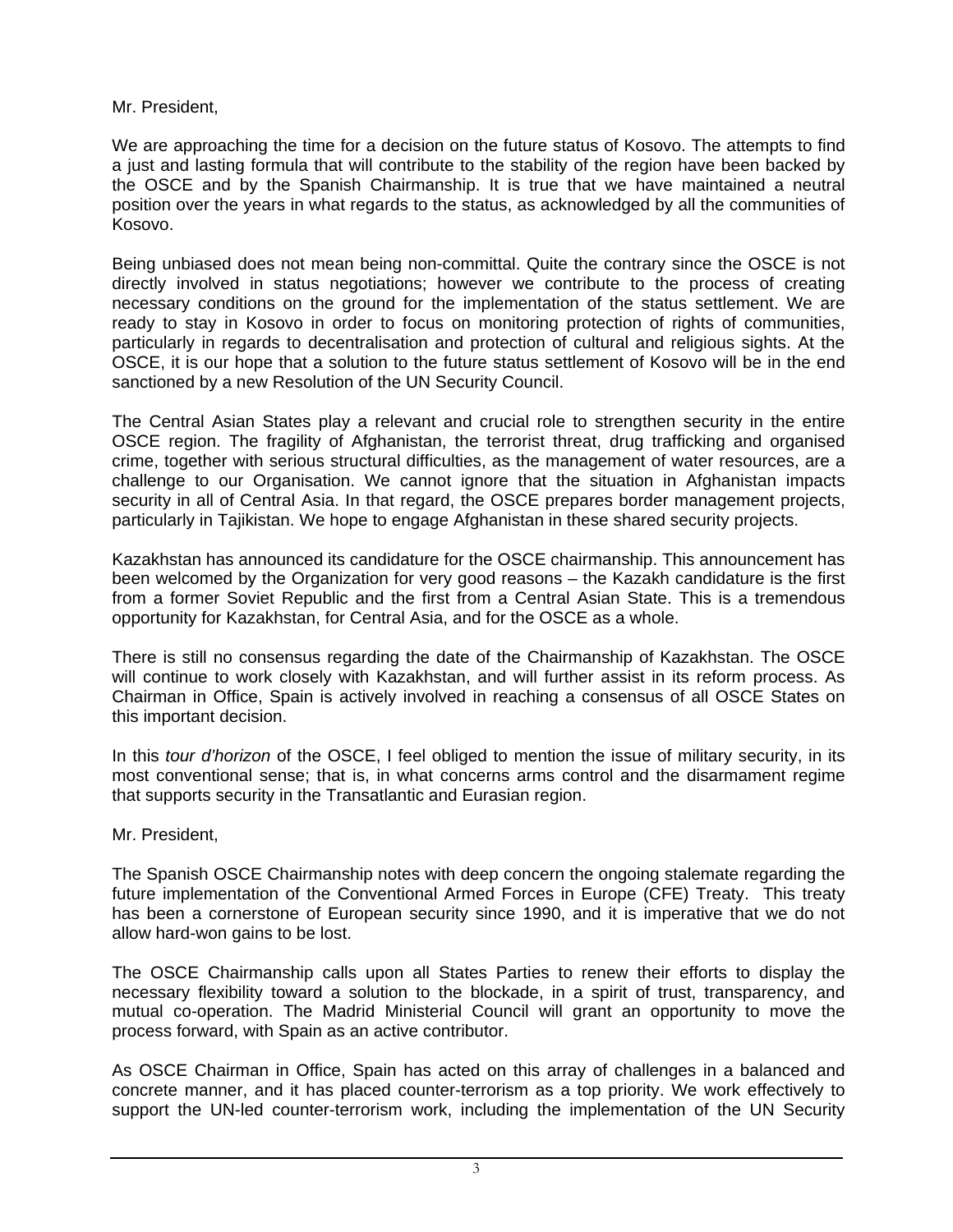Council Resolution 1373 and the international legal framework for combating terrorism. In 2001, the OSCE States committed themselves to adhere to the 12 universal Conventions and Protocols related to terrorism. Today, 48 of the 56 OSCE States are party to all 12 instruments.

This year, we have organized four major conferences on *Legal Cooperation in Criminal Matters to Counter Terrorism*, on *Public-Private Partnership in Countering Terrorism*, and on *Travel Document Security*, and two weeks ago, on *Victims on Terrorism*. In addition, a conference on *Incitement and the use of the Internet for Terrorist Purposes* is scheduled to also take place.

The OSCE continues to collaborate in helping States to implement international agreements and conventions, as well as to generate the innovative co-operation in key areas in our security.

The Spanish Chairmanship has also championed for a reflection in the OSCE on economic and environmental security, with a particular focus on the threat of land degradation and water management. I am convinced that the OSCE can act as a platform for dialogue and a network for co-operation on environmental security, since they are areas that make up a comprehensive concept of security.

Mr. President,

In 2007, we have strengthened the human dimension of the OSCE, and we have advanced in the promotion of diverse and pluralistic societies –an issue intimately related with the commitment to deepen democracy in States and societies. Diversity is today a fact for all of our societies, and without a respect for diversity, dialogue is useless. As we enter the 21st century, this task should stand at the forefront of our consideration, and the *UN Alliance of Civilizations Initiative* is a good instrument for managing and updating diversity in the areas of youth, education, migration and the media. Without a doubt, the OSCE attaches great importance to this project of the international community.

The OSCE made a substantive contribution towards the promotion of tolerance and nondiscrimination, since in itself the OSCE is an alliance of civilizations in action, even though we look for consensus on proposals for action regarding this UN project.

The *OSCE Chairmanship Conference on the Challenges of Islamophobia* that will take place in Cordoba on 9-10 October lies within the context of the development of the human dimension. It reflects our conviction to promote tolerance and non-discrimination in order to harmonize coexistence in all of its dimensions. This conference is the continuation of the *OSCE Conference on Anti-Semitism and on Other Forms of Intolerance* held in 2005 also in Cordoba.

The OSCE's to-do list is not shrinking, as it expands upon the arrival of new challenges. It is only natural that our agenda for the OSCE Ministerial Council in Madrid in November is ambitious. Over the remaining months, the Spanish Chairmanship will be actively seeking to forge consensus on vital decisions, including environmental security, the strengthening of pluralistic societies, the deepening of co-operation in counter-terrorism, and the fight against human trafficking.

Mr. President,

Chairing the OSCE is a challenge since it is a delicate political instrument, which due to its nature and evolution, manages the tensions that exist today in Europe and the threats to its security and progress. For that reason, the responsibility of chairing the OSCE is a passionate challenge for the unity of 56 States around a shared vision: that of a free Europe that is in peace